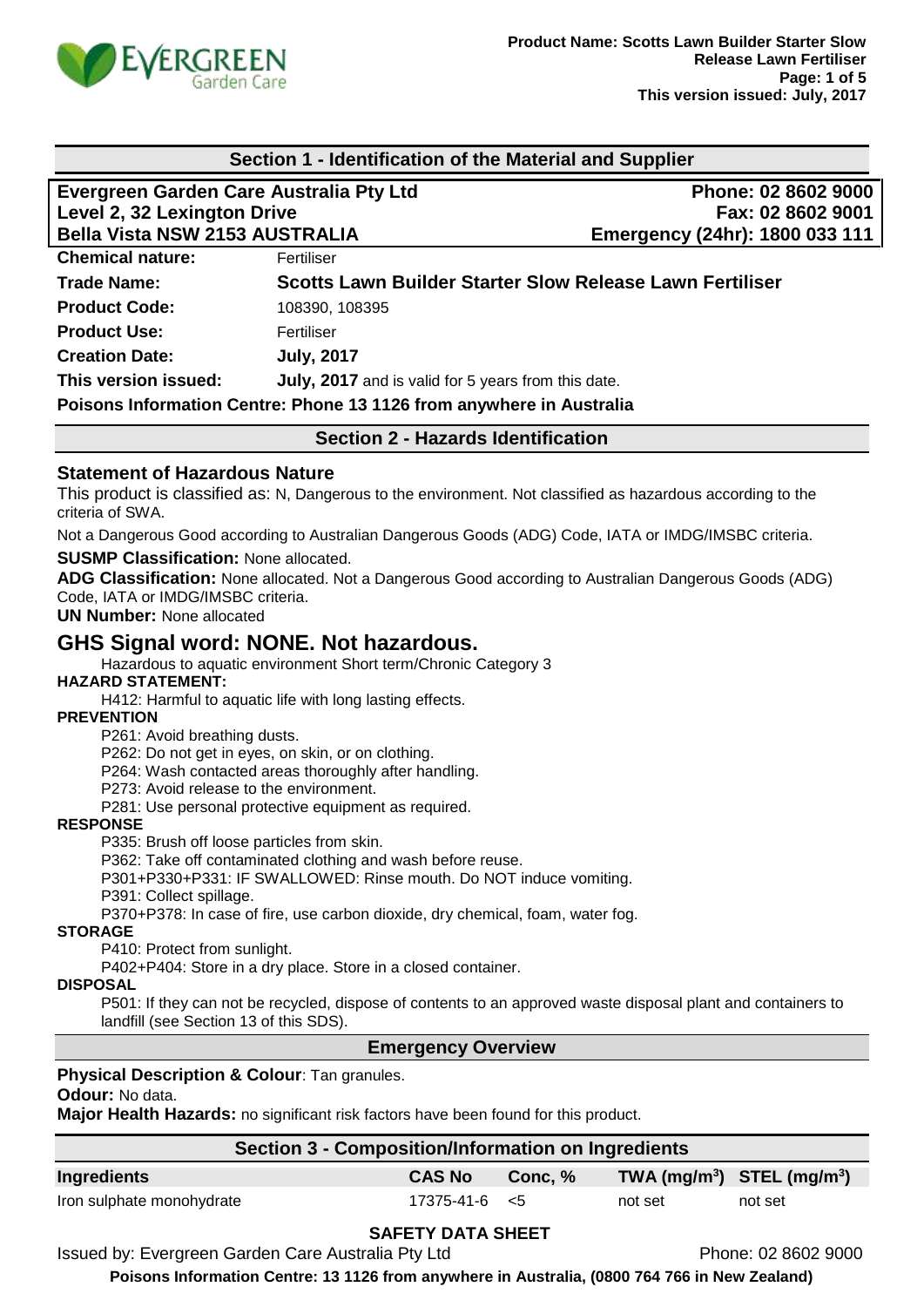

| Ferrous sulphate                | 7720-78-7 | <5     |         | not set |
|---------------------------------|-----------|--------|---------|---------|
| Copper sulphate                 | 7758-98-7 | < 0.25 | not set | not set |
| Zinc sulphate monohydrate       | 7446-19-7 | < 0.25 | not set | not set |
| Other non hazardous ingredients | secret    | to 100 | not set | not set |

This is a commercial product whose exact ratio of components may vary slightly. Minor quantities of other non hazardous ingredients are also possible.

The SWA TWA exposure value is the average airborne concentration of a particular substance when calculated over a normal 8 hour working day for a 5 day working week. The STEL (Short Term Exposure Limit) is an exposure value that may be equalled (but should not be exceeded) for no longer than 15 minutes and should not be repeated more than 4 times per day. There should be at least 60 minutes between successive exposures at the STEL. The term "peak "is used when the TWA limit, because of the rapid action of the substance, should never be exceeded, even briefly.

#### **Section 4 - First Aid Measures**

#### **General Information:**

You should call The Poisons Information Centre if you feel that you may have been poisoned, burned or irritated by this product. The number is 13 1126 from anywhere in Australia (0800 764 766 in New Zealand) and is available at all times. Have this SDS with you when you call.

**Inhalation:** No first aid measures normally required. However, if inhalation has occurred, and irritation has developed, remove to fresh air and observe until recovered. If irritation becomes painful or persists more than about 30 minutes, seek medical advice.

**Skin Contact:** Gently brush away excess particles. Wash gently and thoroughly with water (use non-abrasive soap if necessary) for 5 minutes or until chemical is removed.

**Eye Contact:** Quickly and gently brush particles from eyes. Immediately flush the contaminated eye(s) with lukewarm, gently flowing water until the particles are removed, while holding the eyelid(s) open. Obtain medical attention if irritation persists, or if particles are lodged in surface of the eye(s). Take special care if exposed person is wearing contact lenses.

**Ingestion:** If product is swallowed or gets in mouth, do NOT induce vomiting; wash mouth with water and give some water to drink. If symptoms develop, or if in doubt contact a Poisons Information Centre or a doctor.

#### **Section 5 - Fire Fighting Measures**

**Fire and Explosion Hazards**: The major hazard in fires is usually inhalation of heated and toxic or oxygen deficient (or both), fire gases. There is no risk of an explosion from this product under normal circumstances if it is involved in a fire.

Fire decomposition products from this product may be toxic if inhaled. Take appropriate protective measures. **Extinguishing Media:** In case of fire, use carbon dioxide, dry chemical, foam or water fog.

**Fire Fighting:** If a significant quantity of this product is involved in a fire, call the fire brigade.

| Flash point:                     | Not flammable. |
|----------------------------------|----------------|
| <b>Upper Flammability Limit:</b> | No data.       |
| <b>Lower Flammability Limit:</b> | No data.       |
| <b>Autoignition temperature:</b> | No data.       |
| <b>Flammability Class:</b>       | No data.       |
|                                  |                |

#### **Section 6 - Accidental Release Measures**

**Accidental release:** Minor spills do not normally need any special cleanup measures. In the event of a major spill, prevent spillage from entering drains or water courses. As a minimum, wear overalls, goggles and gloves. Suitable materials for protective clothing include no specific manufacturer recommendations. Use impermeable gloves with care. Eye/face protective equipment should comprise, as a minimum, protective glasses and, preferably, goggles. If there is a significant chance that dusts are likely to build up in cleanup area, we recommend that you use a suitable dust mask. Otherwise, not normally necessary.

Stop leak if safe to do so, and contain spill. Sweep up and shovel or collect recoverable product into labelled containers for recycling or salvage, and dispose of promptly. Consider vacuuming if appropriate. Recycle containers wherever possible after careful cleaning. After spills, wash area preventing runoff from entering drains. If a significant quantity of material enters drains, advise emergency services. This material may be suitable for approved landfill. Ensure legality of disposal by consulting regulations prior to disposal. Thoroughly launder protective clothing before storage or re-use. Advise laundry of nature of contamination when sending contaminated clothing to laundry.

# **SAFETY DATA SHEET**

Issued by: Evergreen Garden Care Australia Pty Ltd **Phone: 02 8602 9000 Poisons Information Centre: 13 1126 from anywhere in Australia, (0800 764 766 in New Zealand)**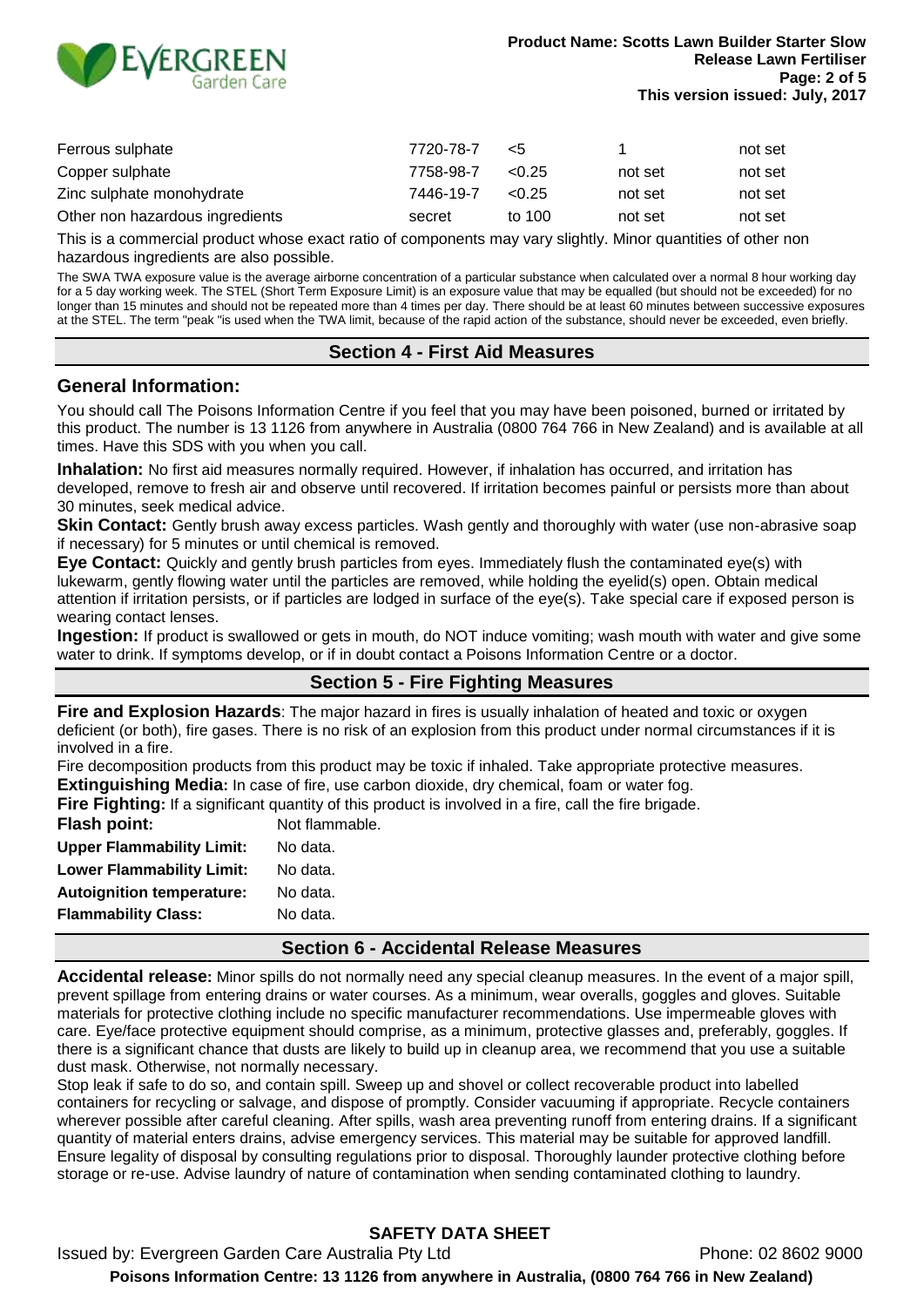

# **Section 7 - Handling and Storage**

**Handling:** Keep exposure to this product to a minimum, and minimise the quantities kept in work areas. Check Section 8 of this SDS for details of personal protective measures, and make sure that those measures are followed. The measures detailed below under "Storage" should be followed during handling in order to minimise risks to persons using the product in the workplace. Also, avoid contact or contamination of product with incompatible materials listed in Section 10.

**Storage:** Store packages of this product in a cool place. Make sure that containers of this product are kept tightly closed. Keep containers dry and away from water. Make sure that the product does not come into contact with substances listed under "Incompatibilities" in Section 10. Check packaging - there may be further storage instructions on the label.

# **Section 8 - Exposure Controls and Personal Protection**

The following Australian Standards will provide general advice regarding safety clothing and equipment:

Respiratory equipment: **AS/NZS 1715**, Protective Gloves: **AS 2161**, Occupational Protective Clothing: AS/NZS 4501 set 2008, Industrial Eye Protection: **AS1336** and **AS/NZS 1337**, Occupational Protective Footwear: **AS/NZS2210**.

**SWA Exposure Limits TWA (mg/m<sup>3</sup>** Ferrous sulphate 1 and 1 not set 1 not set 1 and 1 and 1 and 1 and 1 and 1 and 1 and 1 and 1 and 1 and 1 and 1 and 1 and 1 and 1 and 1 and 1 and 1 and 1 and 1 and 1 and 1 and 1 and 1 and 1 and 1 and 1 and 1 and 1 and 1 and

**) STEL (mg/m<sup>3</sup> )**

No special equipment is usually needed when occasionally handling small quantities. The following instructions are for bulk handling or where regular exposure in an occupational setting occurs without proper containment systems. **Ventilation:** This product should only be used where there is ventilation that is adequate to keep exposure below the TWA levels. If necessary, use a fan.

**Eye Protection:** Eye protection is not normally necessary when this product is being used. However, if in doubt, wear suitable protective glasses or goggles.

**Skin Protection:** You should avoid contact even with mild skin irritants. Therefore you should wear suitable impervious elbow-length gloves and facial protection when handling this product. See below for suitable material types.

**Protective Material Types:** There is no data that enables us to recommend any type except that it should be impermeable.

**Respirator:** If there is a significant chance that dusts are likely to build up in the area where this product is being used, we recommend that you use a suitable dust mask. Otherwise, not normally necessary.

#### **Section 9 - Physical and Chemical Properties:**

| <b>Physical Description &amp; colour:</b>    | Tan granules.                                   |  |  |  |
|----------------------------------------------|-------------------------------------------------|--|--|--|
| Odour:                                       | No data.                                        |  |  |  |
| <b>Boiling Point:</b>                        | Not available.                                  |  |  |  |
| <b>Freezing/Melting Point:</b>               | No specific data. Solid at normal temperatures. |  |  |  |
| <b>Volatiles:</b>                            | No data.                                        |  |  |  |
| <b>Vapour Pressure:</b>                      | No data.                                        |  |  |  |
| <b>Vapour Density:</b>                       | Not applicable.                                 |  |  |  |
| <b>Specific Gravity:</b>                     | No data.                                        |  |  |  |
| <b>Water Solubility:</b>                     | Partially soluble.                              |  |  |  |
| pH:                                          | No data.                                        |  |  |  |
| <b>Volatility:</b>                           | No data.                                        |  |  |  |
| <b>Odour Threshold:</b>                      | No data.                                        |  |  |  |
| <b>Evaporation Rate:</b>                     | Not applicable.                                 |  |  |  |
| <b>Coeff Oil/water Distribution:</b>         | No data                                         |  |  |  |
| <b>Viscosity:</b>                            | Not applicable.                                 |  |  |  |
| <b>Autoignition temp:</b>                    | No data.                                        |  |  |  |
| <b>Section 10 - Stability and Reactivity</b> |                                                 |  |  |  |

**Reactivity:** This product is unlikely to react or decompose under normal storage conditions. However, if you have any doubts, contact the supplier for advice on shelf life properties.

**Conditions to Avoid:** This product should be kept in a cool place, preferably below 30°C. Keep containers tightly closed. Containers should be kept dry.

**Incompatibilities:** strong oxidising agents.

# **SAFETY DATA SHEET**

Issued by: Evergreen Garden Care Australia Pty Ltd **Phone: 02 8602 9000** 

**Poisons Information Centre: 13 1126 from anywhere in Australia, (0800 764 766 in New Zealand)**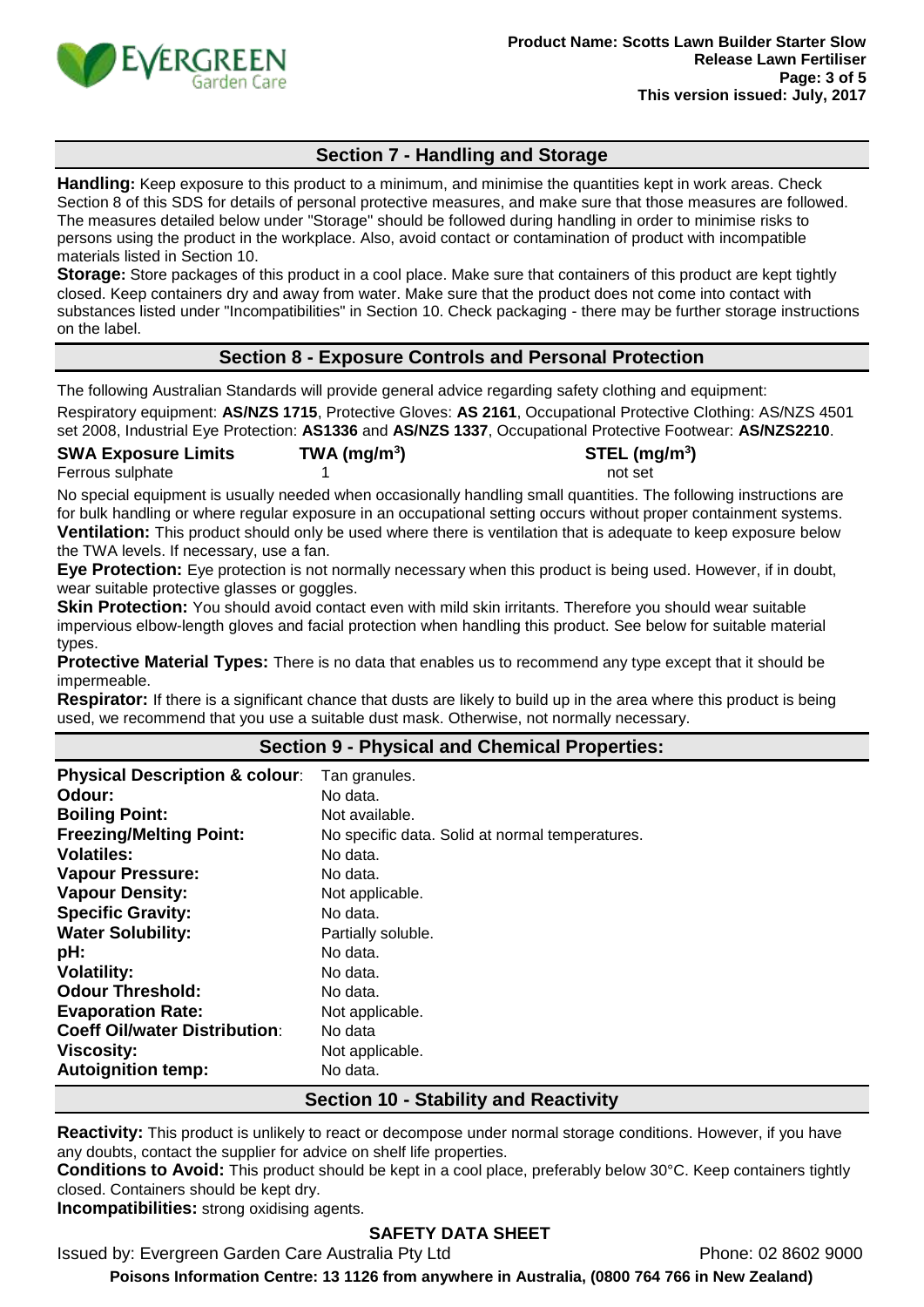

**Fire Decomposition:** Combustion forms carbon dioxide, and if incomplete, carbon monoxide and possibly smoke. Water is also formed. May form oxides of sulfur (sulfur dioxide is a respiratory hazard) and other sulfur compounds. Most will have a foul odour. Iron compounds. Carbon monoxide poisoning produces headache, weakness, nausea, dizziness, confusion, dimness of vision, disturbance of judgment, and unconsciousness followed by coma and death. **Polymerisation:** Polymerisation reactions are unlikely; they are not expected to occur.

# **Section 11 - Toxicological Information**

# **Local Effects:**

**Target Organs:** There is no data to hand indicating any particular target organs.

#### **Classification of Hazardous Ingredients**

Ingredient **Risk Phrases** 

- Ferrous Sulphate **No risk phrases at concentrations found in this product** 
	- Acute toxicity category 4
	- Eye irritation category 2
	- Skin irritation category 2

Copper Sulphate No risk phrases at concentrations found in this product

- Acute toxicity category 4
- Eye irritation category 2
- Skin irritation category 2
- Hazardous to the aquatic environment (acute) category 1
- Hazardous to the aquatic environment (chronic) category 1

Zinc Sulphate No risk phrases at concentrations found in this product

- Acute toxicity category 4
- Eye damage category 1
- Hazardous to the aquatic environment (acute) category 1
- Hazardous to the aquatic environment (chronic) category 1

# **Potential Health Effects**

# **Inhalation:**

**Short Term Exposure:** Available data indicates that this product is not harmful. However product may be mildly irritating, although unlikely to cause anything more than mild transient discomfort.

**Long Term Exposure:** Long term inhalation of high amounts of any nuisance dust may overload lung clearance mechanism. No data for health effects associated with long term inhalation.

# **Skin Contact:**

**Short Term Exposure:** Available data indicates that this product is not harmful. It should present no hazards in normal use. However product may be irritating, but is unlikely to cause anything more than mild transient discomfort. **Long Term Exposure:** No data for health effects associated with long term skin exposure.

# **Eye Contact:**

**Short Term Exposure:** This product is likely to be mechanically irritating. If exposure is minor or brief, no long term effects should result. However, if material is not removed promptly, scratches to surface of the eye may result with long term consequences.

**Long Term Exposure:** No data for health effects associated with long term eye exposure.

# **Ingestion:**

**Short Term Exposure:** Significant oral exposure is considered to be unlikely. This product, while believed to be not harmful, is likely to cause headache and gastric disturbance such as nausea and vomiting if ingested in significant quantities. However, this product may be irritating to mucous membranes but is unlikely to cause anything more than transient discomfort.

**Long Term Exposure:** No data for health effects associated with long term ingestion.

# **Carcinogen Status:**

# **SAFETY DATA SHEET**

Issued by: Evergreen Garden Care Australia Pty Ltd Phone: 02 8602 9000

**Poisons Information Centre: 13 1126 from anywhere in Australia, (0800 764 766 in New Zealand)**